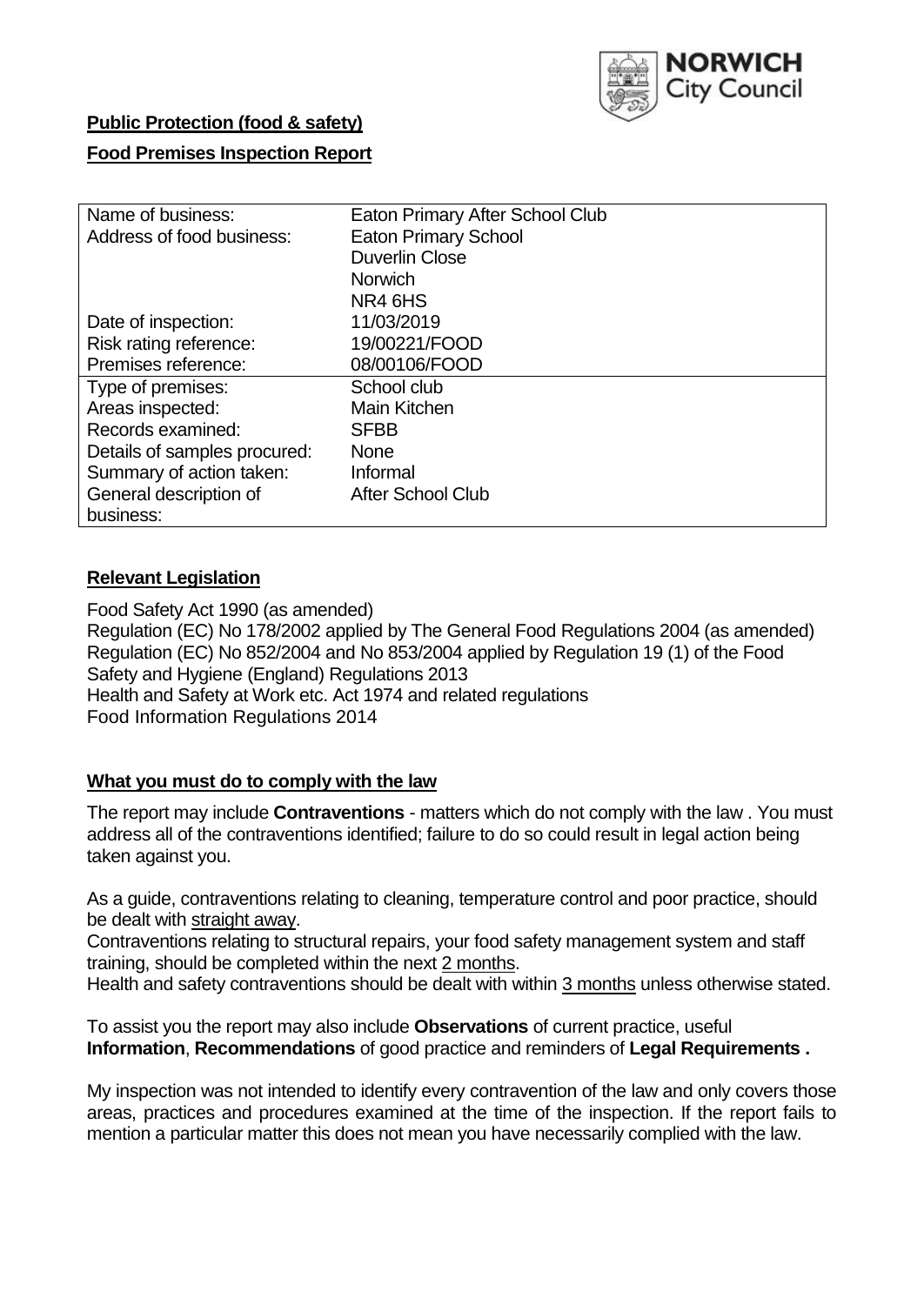## **FOOD SAFETY**

#### **How we calculate your Food Hygiene Rating:**

The food safety section has been divided into the three areas which you are scored against for the hygiene rating: 1. food hygiene and safety procedures, 2. structural requirements and 3. confidence in management/control procedures. Each section begins with a summary of what was observed and the score you have been given. Details of how these scores combine to produce your overall food hygiene rating are shown in the table.

| <b>Compliance Area</b>                     |          |    |                | <b>You Score</b> |                |    |           |    |                |  |  |
|--------------------------------------------|----------|----|----------------|------------------|----------------|----|-----------|----|----------------|--|--|
| Food Hygiene and Safety                    |          |    |                | 0                | 5              | 10 | 15        | 20 | 25             |  |  |
| <b>Structure and Cleaning</b>              |          |    | $\overline{0}$ | 5                | 10             | 15 | 20        | 25 |                |  |  |
| Confidence in management & control systems |          |    | 0              | 5                | 10             | 15 | 20        | 30 |                |  |  |
|                                            |          |    |                |                  |                |    |           |    |                |  |  |
| <b>Your Total score</b>                    | $0 - 15$ | 20 | $25 - 30$      |                  | $35 - 40$      |    | $45 - 50$ |    | > 50           |  |  |
| <b>Your Worst score</b>                    | 5        | 10 | 10             |                  | 15             |    | 20        |    | $\blacksquare$ |  |  |
|                                            |          |    |                |                  |                |    |           |    |                |  |  |
| <b>Your Rating is</b>                      | 5        | 4  | 3              |                  | $\overline{2}$ |    |           |    | $\Omega$       |  |  |

Your Food Hygiene Rating is 5 - a very good standard



## **1. Food Hygiene and Safety**

Food hygiene standards are high. You demonstrated a very good standard of compliance with legal requirements. You have safe food handling practices and procedures and all the necessary control measures to prevent cross-contamination are in place. Some minor contraventions require your attention. **(Score 5)**

#### Hand-washing

**Observation** I was pleased to see hand-washing was well managed.

#### Personal Hygiene

**Observation** I was pleased to see that standards of personal hygiene were high.

#### **2. Structure and Cleaning**

The structure facilities and standard of cleaning and maintenance are all of a good standard and only minor repairs and/or improvements are required. Pest control and waste